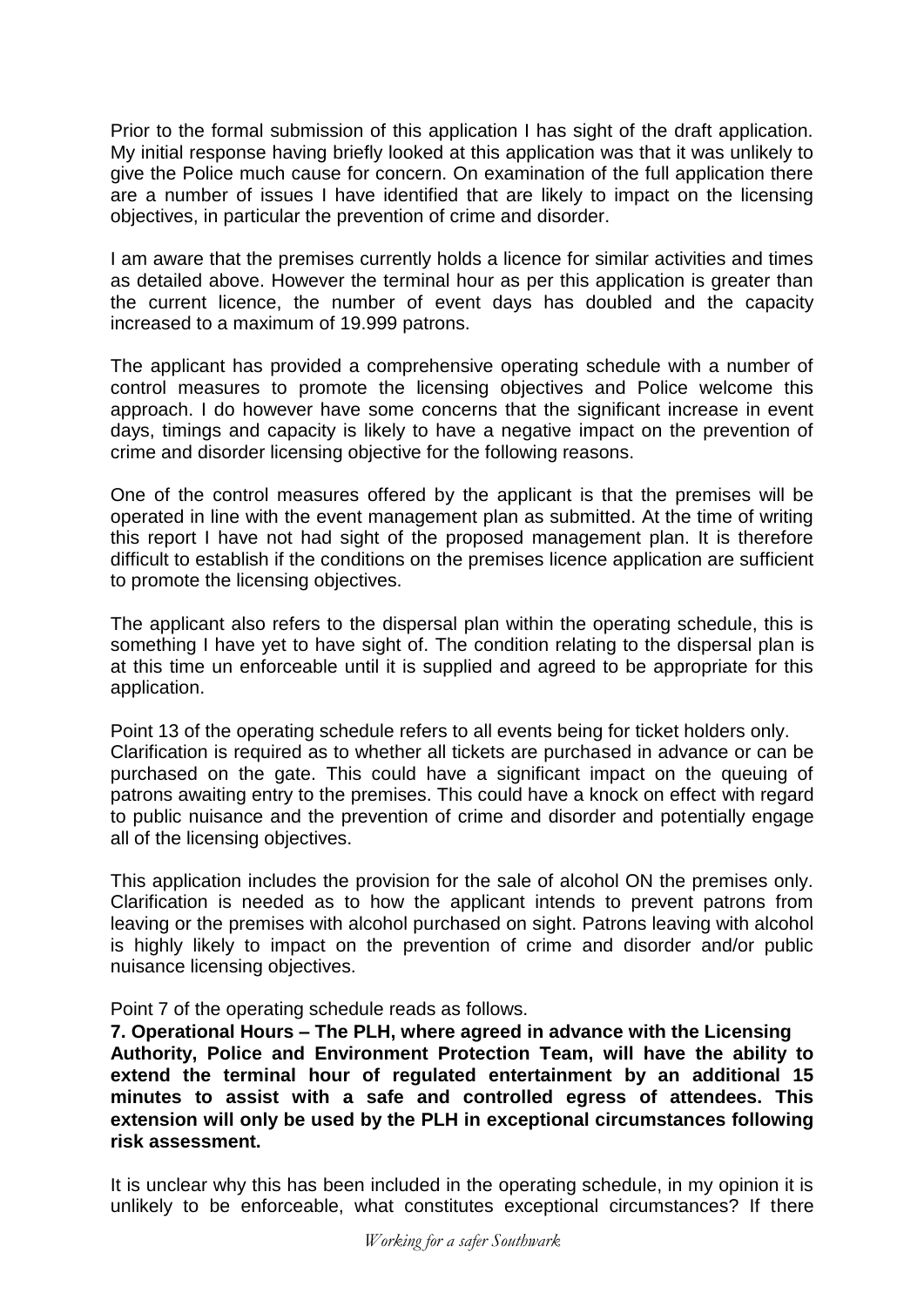**The Licensing Unit** Floor<sub>3</sub> 160 Tooley Street London SF1 2OH

**Metropolitan Police Service Licensing Office Southwark Police Station.** 323 Borough High Street, LONDON, **SF1 1.II** 

Tel: 0207 232 6756 Email: southwarklicensing@met.police.uk ian.clements@met.police.uk

Date: 16th March 2022 Ref 037/21/2022

## Re:-We Are The Fair Ltd Peckham Rye Park & Common SE153UA

Dear Sir/Madam

Police are in receipt of an application from the above for a new premises licence. The premises as per the application refer to Peckham Rye Park & Common. The licence will cover the entire area with the specific location of events to be agreed.

The applicant describes the premises as follows:

Victorian park and common with formal gardens, woodland, a lake, sports areas and a scenic cafe. This application will apply to the entire park and common, however the specific area of the park or common to be used will be identified on a site plan to be agreed with the Local Authority in advance.

This application will permit one event consisting of a three-day electronic dance music festival and one or two events (lasting no more than three days in total) of a concert type (consisting of live and recorded music).

The operating hours are as follows

| Open to the public             | Sun<br>Thu                           | Mon 1100 to 2300<br>Sat 1100 to 2330 |  |
|--------------------------------|--------------------------------------|--------------------------------------|--|
| <b>Supply Alcohol</b>          | <b>Sun</b><br>Thu - Sat 1100 to 2200 | Mon 1100 to 2130                     |  |
| <b>Regulated entertainment</b> | Sun<br>Thu                           | Mon 1100 to 2200<br>Sat 1100 to 2230 |  |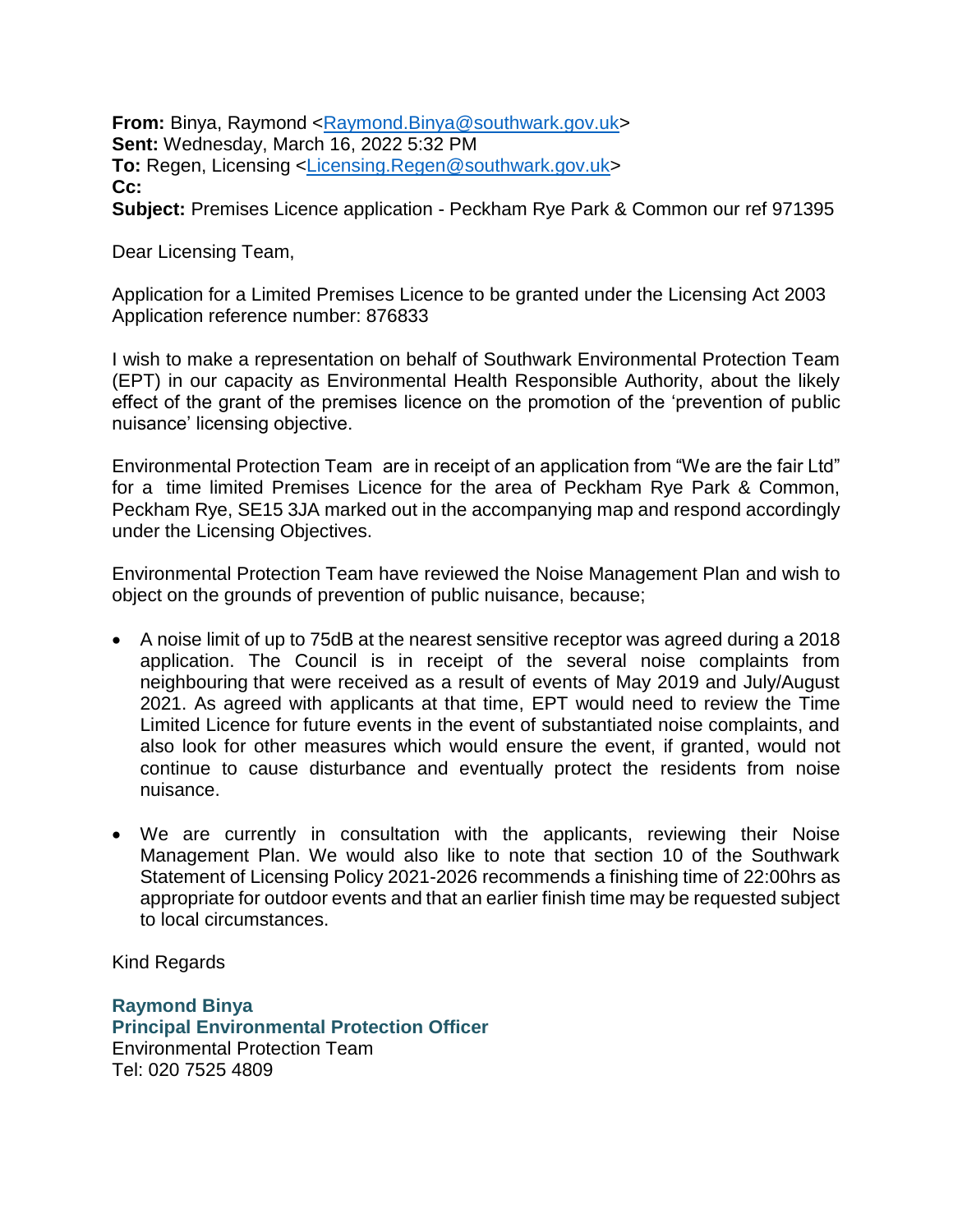# **MEMO: Licensing Unit**

| To    | <b>Licensing Unit</b>       | Date | 16 March 2022 |  |  |
|-------|-----------------------------|------|---------------|--|--|
| From  | Jayne Tear                  |      |               |  |  |
| Email | jayne.tear@southwark.gov.uk |      |               |  |  |
|       |                             |      |               |  |  |

 Subject Re: Peckham Rye Park and Common, Peckham Rye, London, SE15 3JA Application for a premises licence

I write with regards to the above application for a premises licence submitted by We Are The Fair Limited under the Licensing Act 2003, which seeks the following licensable activities:

- Plays; films, (indoors and outdoors) on Sunday and Monday from 11:00 to 22:00 and on Thursday, Friday and Saturday from 11:00 to 22:30
- Live music (indoors and outdoors) Sunday and Monday from 11:00 to 22:00, and on Thursday, Friday, and Saturday from 11:00 to 22:30
- Recorded music (indoors and outdoors) on Sunday and Monday from 11:00 to 22:00 and on Thursday, Friday, and Saturday from 11:00 to 22:30
- Performance of dance on Sunday and Monday from 11:00 to 22:00 and on Thursday, Friday, and Saturday from 11:00 to 22:30
- Anything of a similar description to live music, recorded music and performance of dance (indoors and outdoors) on Sunday and Monday from 11:00 to 22:00 and on Thursday, Friday, and Saturday from 11:00 to 22:30
- Supply of alcohol (on the premises) on Monday from 11:00 to 21:30, and on Friday, Saturday and Sunday from 11:00 to 22:00
- Opening times on Monday and Sunday from 11:00 to 23:00, and on Thursday, Friday, and Saturday from 11:00 to 23:30

## **Non standards timings**

Sundays prior to Bank Holiday Mondays will cease at 22:30. The extension of the terminal hour by 15 minutes on any given day in accordance with condition 7.

7. Operational Hours – The PLH, where agreed in advance with the Licensing Authority, Police and Environment Protection Team, will have the ability to extend the terminal hour of regulated entertainment by an additional 15 minutes to assist with a safe and controlled egress of attendees. This extension will only be used by the PLH in exceptional circumstances following risk assessment.

The premises is described within the application as a

*'Victorian park and common with formal gardens, woodland, a lake, sports areas and a scenic cafe. This application will apply to the entire park and common, however the specific area of the park or common to be used will be identified on a site plan to be agreed with the Local Authority in advance. This application will permit one event consisting of a three day electronic dance music festival and one or two events (lasting no more than three days in total) of a concert type (consisting of live and recorded music)'.*

My representation is based on the Southwark Statement of Licensing policy 2021 – 2026 and relates to the licensing objectives for the prevention of crime and disorder and the prevention of public nuisance.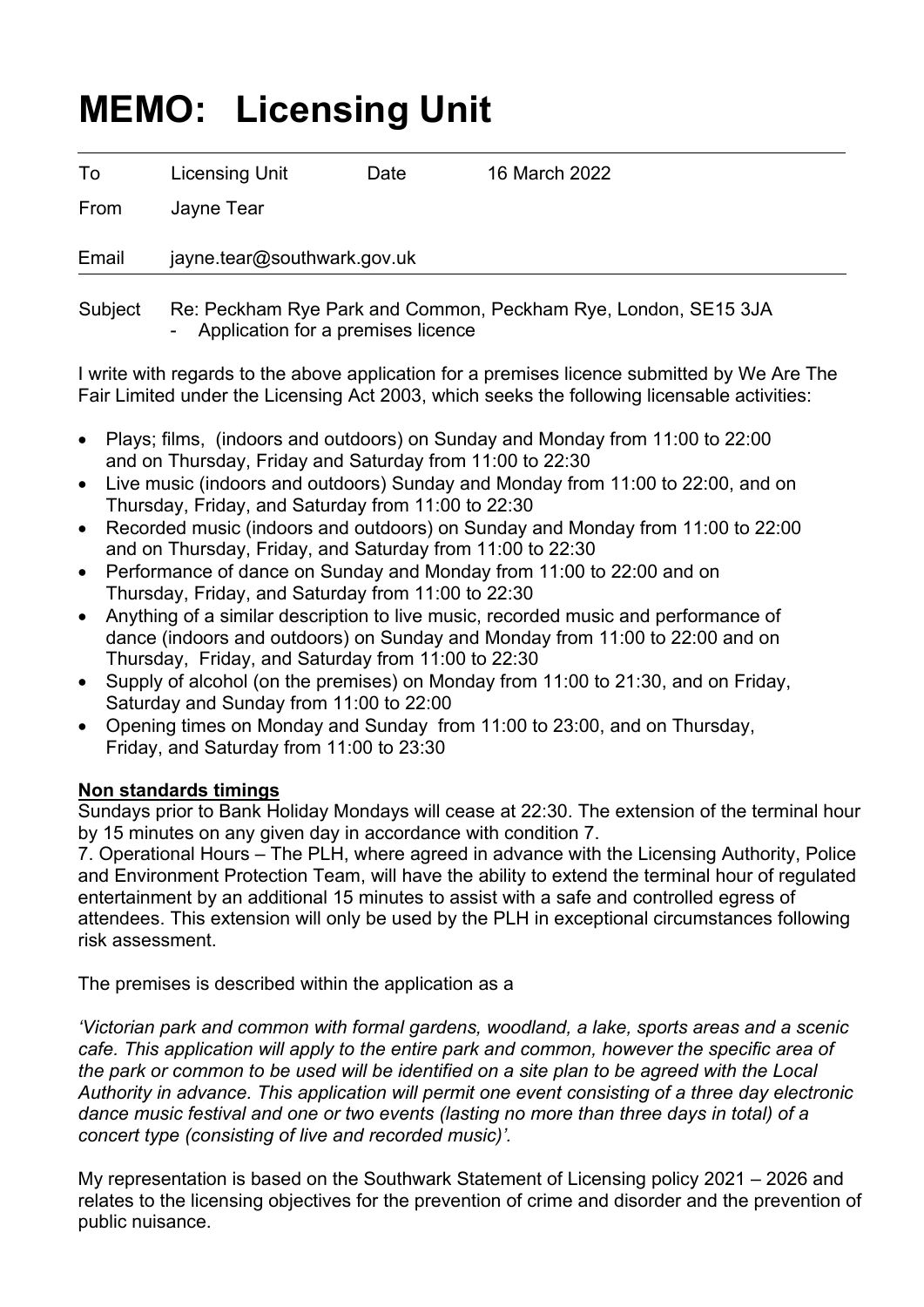The premises is situated in a residential area and under the Southwark Statement of Licensing policy 2021 - 2026 the appropriate closing times for events in outdoor premises is 22:00. Section 10 Paragraph 278 states: *'Date /hours of operation. It is suggested a finishing time of 22:00hrs is appropriate; however an earlier finish time may be requested subject to local circumstances'.* 

Based on the information provided with this application and to promote the licensing objectives I recommend to the licensing sub- committee to consider bringing the closing times in line with the appropriate hours in the licensing policy for this outside premises, and as such to also reduce the licensable activities to finish an hour before the closing times (this will allow an hour for dispersal of a possible 19999 patrons) as follows:

- Opening times on Monday and Sunday from 11:00 to 22:00, and on Thursday, Friday, and Saturday from 11:00 to 22:00
- All licensable activities to cease at 21:00 daily

Further to this I recommend to the licensing sub- committee that the non-standard timings are refused and that condition 7 already within the operating schedule is also removed. (This condition would be unenforceable).

The plan submitted with the application is for the whole park. As there is no event management plan or dispersal policy provided with the application it is difficult to suggest appropriate control measures to reduce the impact of crime and disorder or public nuisance that could affect the local residential area. The operating schedule is therefore vague and suggests that changes could take place without any further consultation with the licensing responsible authority, other responsible authority's and other persons. (For any conditions/times to be added or changed a new application would need to be submitted).

The application refers to a possible accommodation limit of 15000 to 19999 and I seek clarification of the exact number. The application states also that 18+ events shall be a ticketed musical event. I asked the applicant to clarify whether the tickets will be available to purchase upon entry or by pre-booked tickets only.

Due to the limited information provided with the application and to promote the licensing objectives I ask the applicant to provide the following information:

- A copy of the event management plan
- An accommodation limit for the premises (to be conditioned)
- A written dispersal policy for the premises (to be conditioned)

Lastly, I also ask the applicant whether it is the intention to surrender the existing premises licence should this current application be granted. If this is not the case and to avoid any ambiguity over which premises licence is being used at any one time (as this application plan encompasses part of the same plan area as the existing premises licence), I would also request the following conditions are added to the licence as follows:

- When this licence is used to provide licensable activities and the licence summary is displayed on the premises, the licence summary of any other premises licence will not be displayed at the same time.
- The Licensing Authority and Police shall be informed at least 14 days prior to the provision of licensable activities under this licence.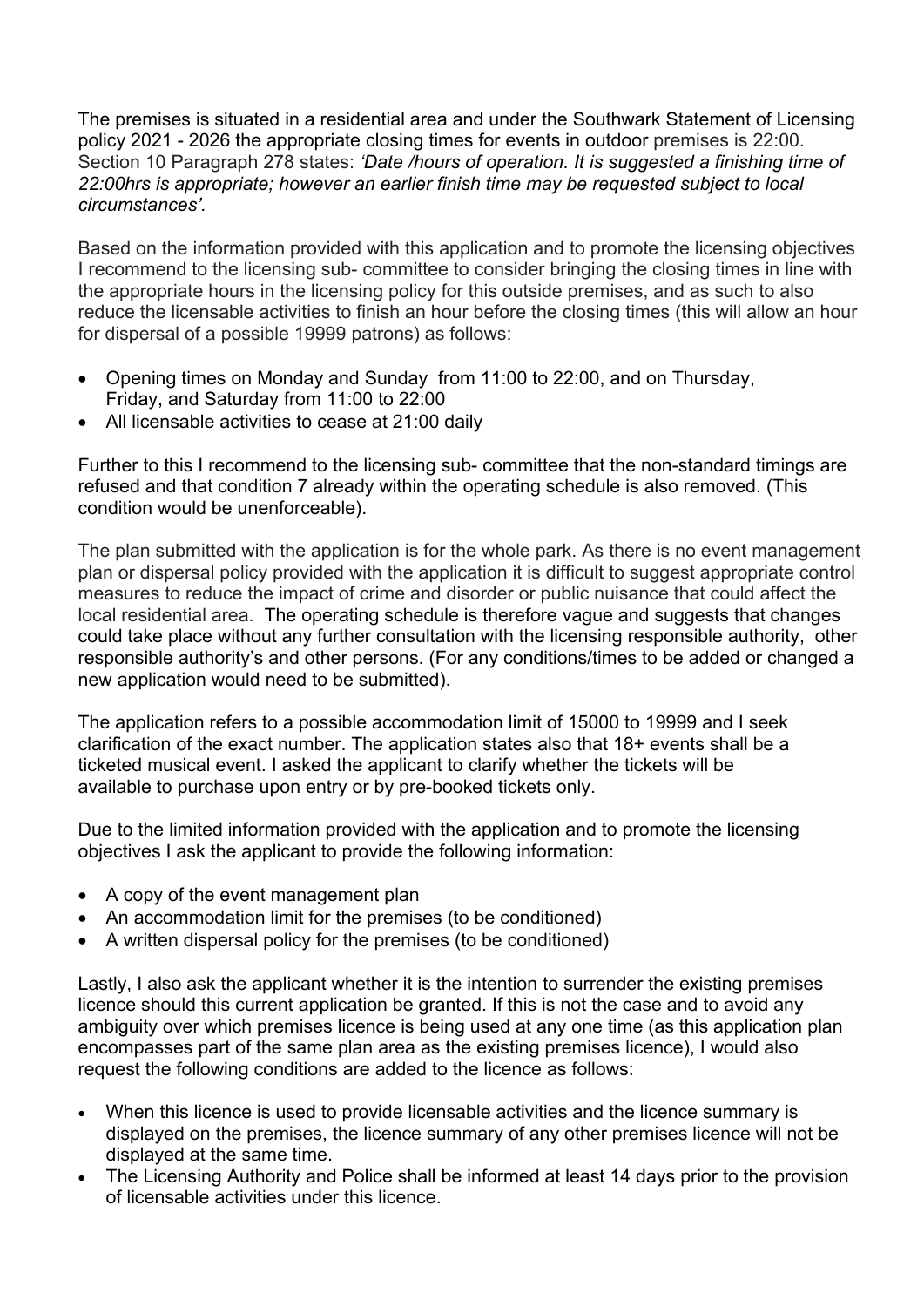I may submit further comments once all of the information is received.

I therefore submit this representation and welcome any discussion with the applicant.

Southwark's Statement of Licensing Policy 2021 – 2026 can be found on the following link: [https://www.southwark.gov.uk/business/licences/business-premises-licensing/licensing-and](https://www.southwark.gov.uk/business/licences/business-premises-licensing/licensing-and-gambling-act-policy)[gambling-act-policy](https://www.southwark.gov.uk/business/licences/business-premises-licensing/licensing-and-gambling-act-policy)

Jayne Tear Principal Licensing Officer In the capacity of Licensing Authority as a Responsible Authority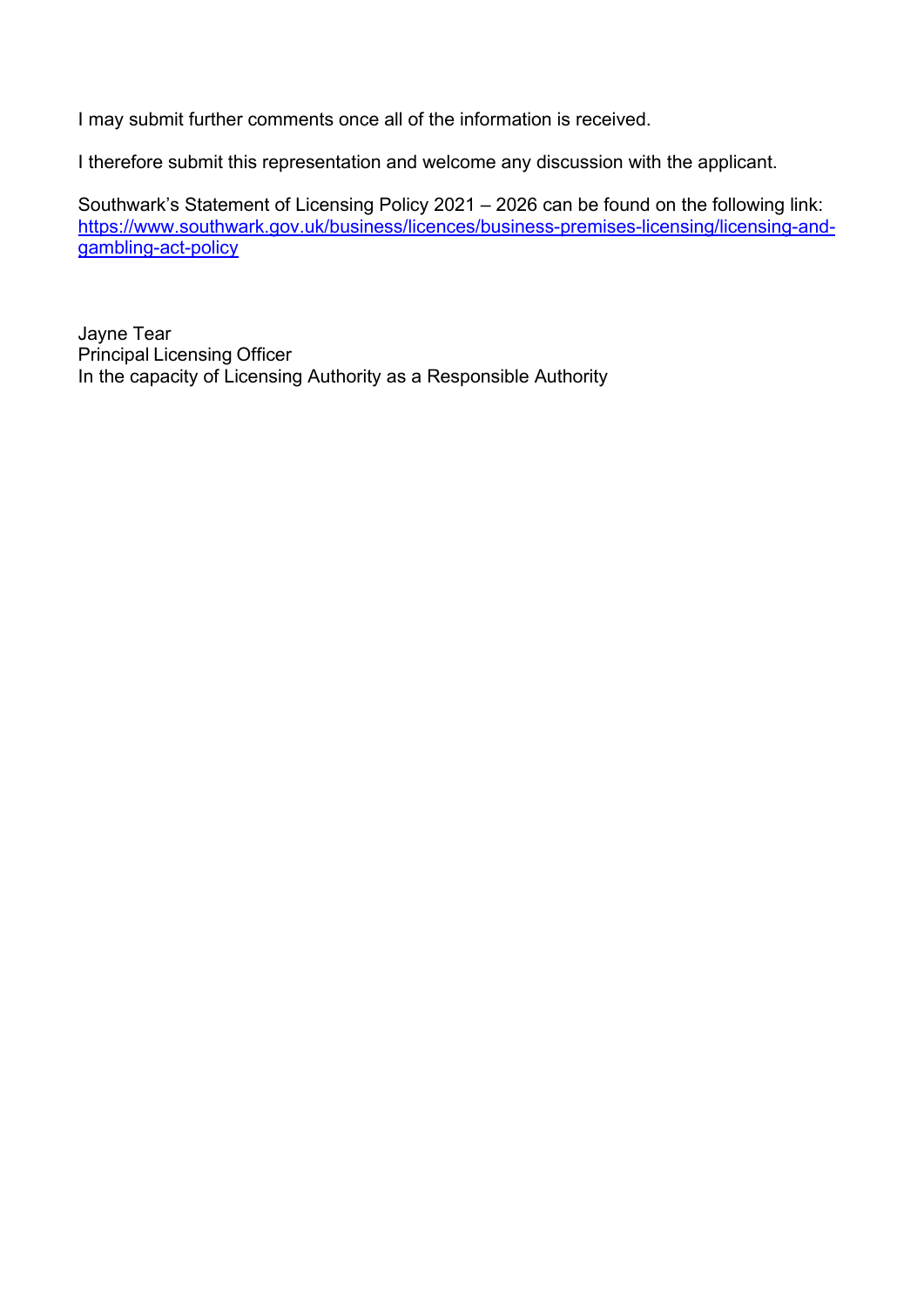# **UPDATED PROPOSED PREMISES LICENCE OPERATING SCHEDULE**

## **GALA PECKHAM**

#### **General**

- 1. If Premises Licence Number 874366 is used for licensable activities, then this Premises Licence cannot be used in the same calendar year.
- 2. When this licence is used to provide licensable activities and the licence summary is displayed on the premise, the licence summary of any other premise licence will not be displayed at the same time.
- 3. The Licensing Authority and Police shall be informed at least 14 days prior to the provision of licensable activities under this licence.
- 4. This Licence will permit a maximum of 3 event days per year (Thursdays, Fridays, Saturdays, Sundays or Mondays only).
- 5. Thursdays and Mondays would only apply to Bank Holidays (where each Thursday and/or Monday were recognised Bank Holidays).
- 6. The exact date of each event will be presented to the Local Authority and Safety Advisory Group (SAG) and agreed with the Parks and Events Team at least 12 weeks in advance.
- 7. The exact site layout (indicating locations where Licensable activities will take place, the location of sanitation facilities, the number and location of emergency exits etc) and location within the wider park and common will be presented to the Local Authority and Safety Advisory Group (SAG) and agreed with the Parks and Events Team at least 6 weeks in advance.
- 8. Each and every event would be presented individually to the SAG.
- 9. A Challenge 25 Policy will be in operation at all bars. Clear signage will be in place informing customers of this policy. A Personal Licence Holder will ensure that all staff are briefed on the acceptable forms of ID.
- 10. Events will be categorised as either '18+ Only' or 'Family Friendly'
- 11. Events categorised '18+ Only' will be advertised as operating a 'No ID, No Entry' Policy

to guests, details of which will be included in the Event Safety Management Plan (ESMP). Challenge 25 will also be in operation at the entrance to the event.

- 12. Events categorised 'Family Friendly' will feature a comprehensive Child Welfare Policy which will be detailed in the ESMP.
- 13. Events will be ticketed and open to ticket holders only.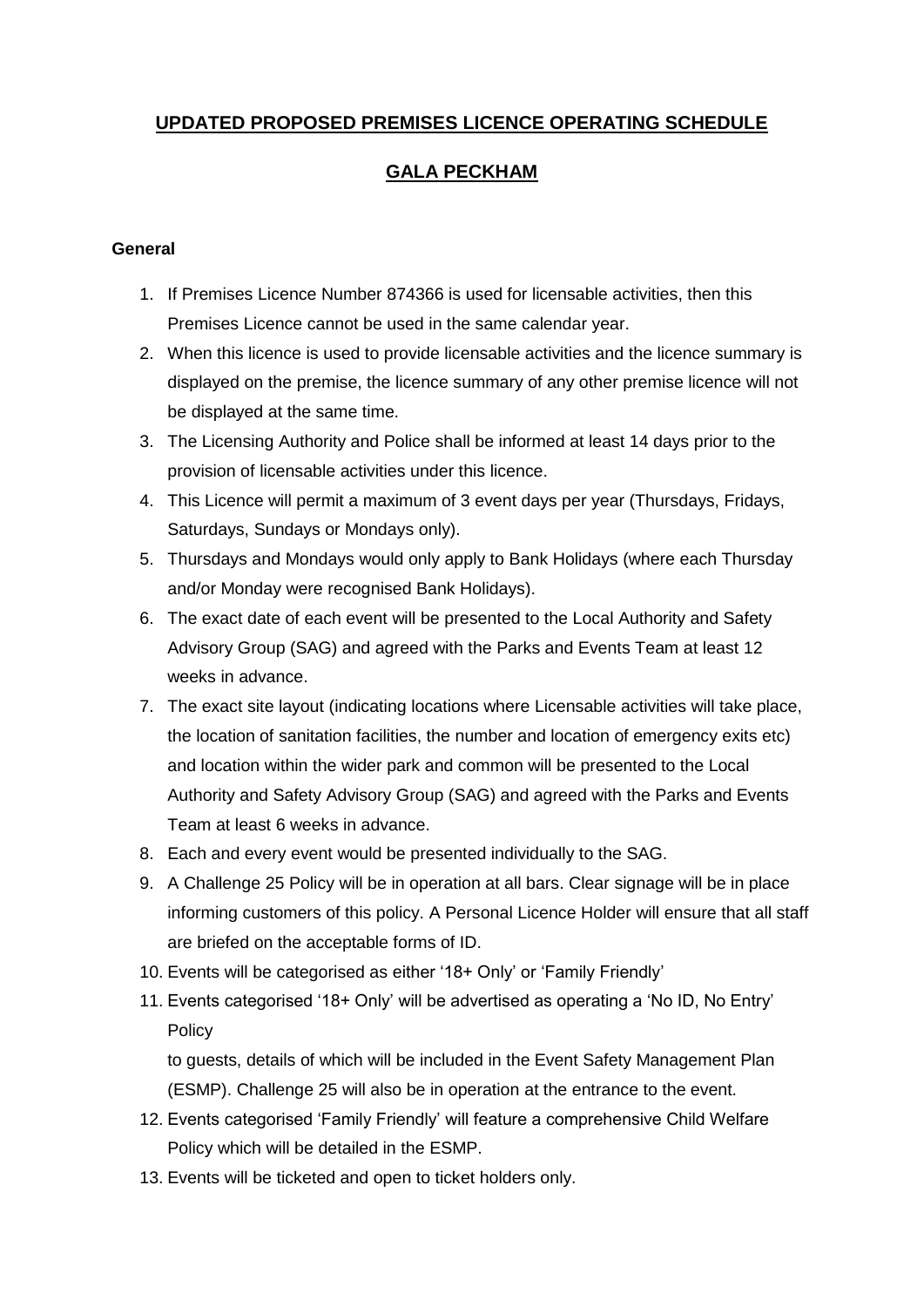- 14. The event organisers shall have a means of counting in the people entering the event site to ensure that they are able to provide on request, the number of people on site at any point in time to authorised officers of Southwark Council
- 15. Locked amnesty bins shall be provided for the disposal of alcohol and other waste.
- 16. An event and site-specific Event Safety Management Plan will be developed and shared with the Licensing Authority and SAG.
- 17. The ESMP will include details on the following subjects: Event Risk Assessments, Event Schedule, Site Plan, Fire Risk Assessment, Security & Crowd Management Plan, Drugs Policy, Liquids Policy, Alcohol Management Plan, Traffic Management Plan, Egress / Dispersal Plan, Waste Management Plan, Medical Management Plan, Adverse Weather Plan, Crisis Communication Plan, Noise Management Plan, Sanitation Plan, Child Welfare/Vulnerable Persons Policy. These documents will be 'living documents' which will be reviewed and revised in the planning phases of the events.
- 18. The event will be run in accordance with the ESMP submitted
- 19. The written dispersal policy shall be kept at the premises with the licence and made available for inspection by authorised council officers or the police. All relevant staff shall be trained in the implementation of the dispersal policy

#### **Prevention of crime and Disorder**

- 20. A suitable and experienced security and stewarding company will be appointed to ensure public safety and to prevent crime and disorder.
- 21. The ESMP Security & Crowd Management Plan (CMP) will outline the number, position and roles of the Security and Stewarding staff working at the event.
- 22. The CMP will outline the details of the level of search on entry to be implemented.
- 23. Searches will be carried out by SIA Registered staff of the same sex.
- 24. The Drugs Policy will include New Psychoactive Substances (NPS) and No2/NOS/Nitrous Oxide. No2 will not be permitted on site and any found on entry will be confiscated.
- 25. Entry to the festival will operate in line with the Drugs Policy. During the entry process, should persons be found with quantities of controlled substances or NPS in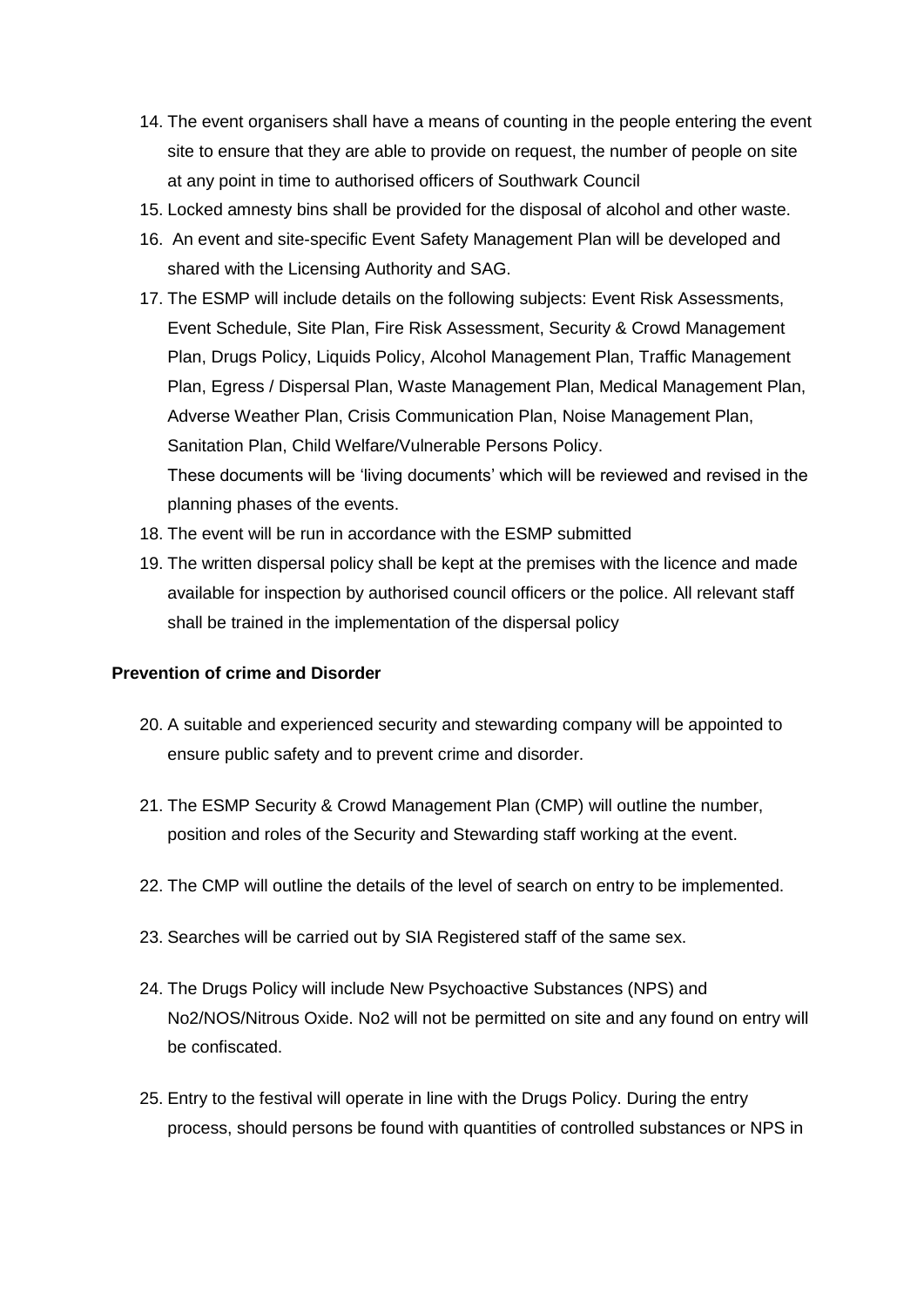excess of those specified in the Drugs Policy will be refused entry and the Police informed immediately.

26. Anyone found with an offensive weapon on entry will be refused admittance and the Police informed immediately.

Each bar on site shall have a dedicated bar manager or supervisor and team who shall be conversant with the requirements and responsibilities for the sale of alcohol and shall be given written designation of their responsibilities.

- 27. The DPS, or their authorised representative, shall brief all bar staff on their responsibilities under the Licensing Act 2003 before each event. A record of this briefing shall be kept on site.
- 28. All drinks shall be sold in either opened cans, PET containers or decanted into polycarbonate vessels. No glass drinking vessels will be permitted into the public festival arena. Glass bottles will be retained behind bars for disposal.

#### **Public Safety**

- 29. An event and site-specific Risk Assessment and Fire Risk Assessment will be undertaken and implemented.
- 30. The Premises Licence Holder (PLH) shall carry out a suitable and sufficient Medical Risk Assessment as well as use the "purple guide" and HSG195 to determine the level of First Aid provision for the event, such that there is no undue demand on National Health Service resources.
- 31. All EMERGENCY EXITS, TOILETS AND FIRST AID POSTS shall be clearly indicated by means of signage, such that it is visible to attendees.
- 32. The appropriate type and number of firefighting equipment shall be provided throughout the site. Locations and numbers will be specified in the ESMP.
- 33. A queuing system will be designed and implemented at the main entrance to minimise waiting time whilst maintaining crowd safety
- 34. Crowd Management Stewards tasked with entry lane queue management will wear Hi-Visibility tabards
- 35. Loudhailers will be available to assist Stewards in providing information to customers regarding delays and other pertinent information
- 36. Stewards and Marshals will be deployed to manage the egress phase of the events. These Stewards and Marshals will wear Hi-Visibility tabards. The number, role and position of these staff will be detailed in the ESMP and relevant appendices and assessed dynamically on-site by the PLH.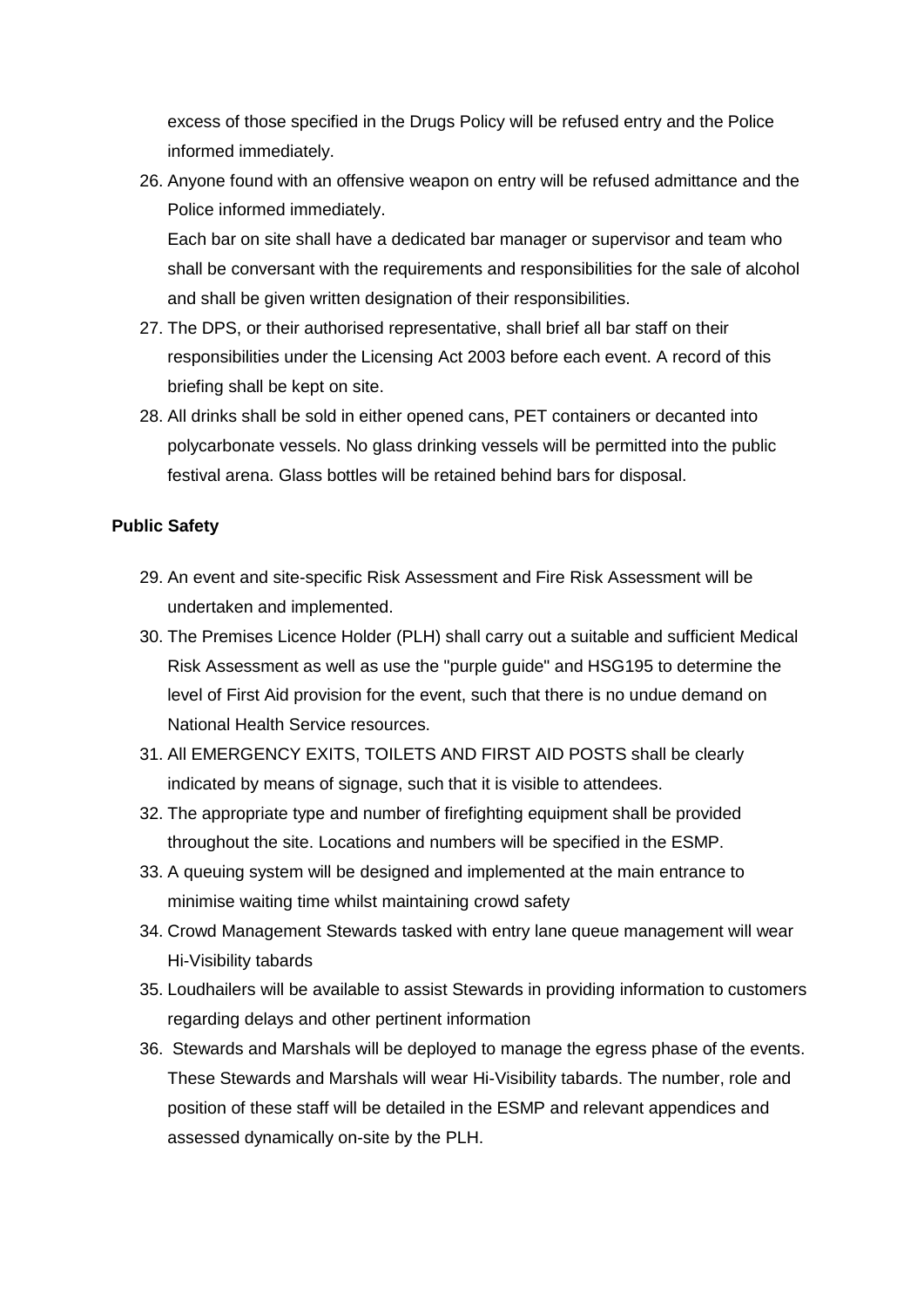- 37. The ESMP will consider any service disruptions to local rail services and any subsequent rail replacement bus services.
- 38. The ESMP will be submitted to the Licensing Authority and other members of the SAG a minimum of 12 weeks prior to the event.
- 39. The Traffic Management Plan (TMP) will be developed following consultation with Southwark Highways and Parking departments as well as TfL. The TMP will be adhered to during the event.

#### **Public Nuisance**

- 40. No waste glass or similar items shall be disposed of ("bottling out") between the hours of 20:00 – 08:00
- 41. The PLH will be required to employ a noise control consultant who shall produce a Noise Management Plan (NMP).
- 42. The Noise Management Consultant will carry out a test of the noise sources prior to the event. The tests shall be conducted at a distance of 1m from the façade of the the nearest noise sensitive premises.
- 43. THE PLH will ensure an officer from Environmental Protection Team (EPT) is invited to the proposed sound tests prior to the event (preferably one day before the event).
- 44. The PLH shall ensure that all reasonable requests from the Council Officers are complied with.
- 45. The details of two contact telephone numbers, including a mobile telephone number, permanently staffed during performances, will be made available to council officers prior to the event(s).
- 46. At least one week prior to the beginning of the event, a leaflet drop is to be made to households in the immediate area. The leaflet is to include a timetable and description of each performance and the contact telephone numbers.
- 47. The PLH should ensure that the music noise level limits proposed in the noise management plan are not exceeded during the event. These limits shall be subject to review during this event and future events if EPT are to receive a substantiated noise complaint at any point during the event.
- 48. The PLH will ensure that regular checks are to be carried out at a distance of 1m from the façade of the nearest noise sensitive locations to the event (e.g. houses, residential homes, churches as described in the NMP) to monitor the noise and ensure that the limits agreed are not exceeded.
- 49. The volume of all sound equipment on site shall be the responsibility of the Noise Management Consultant appointed by the PLH.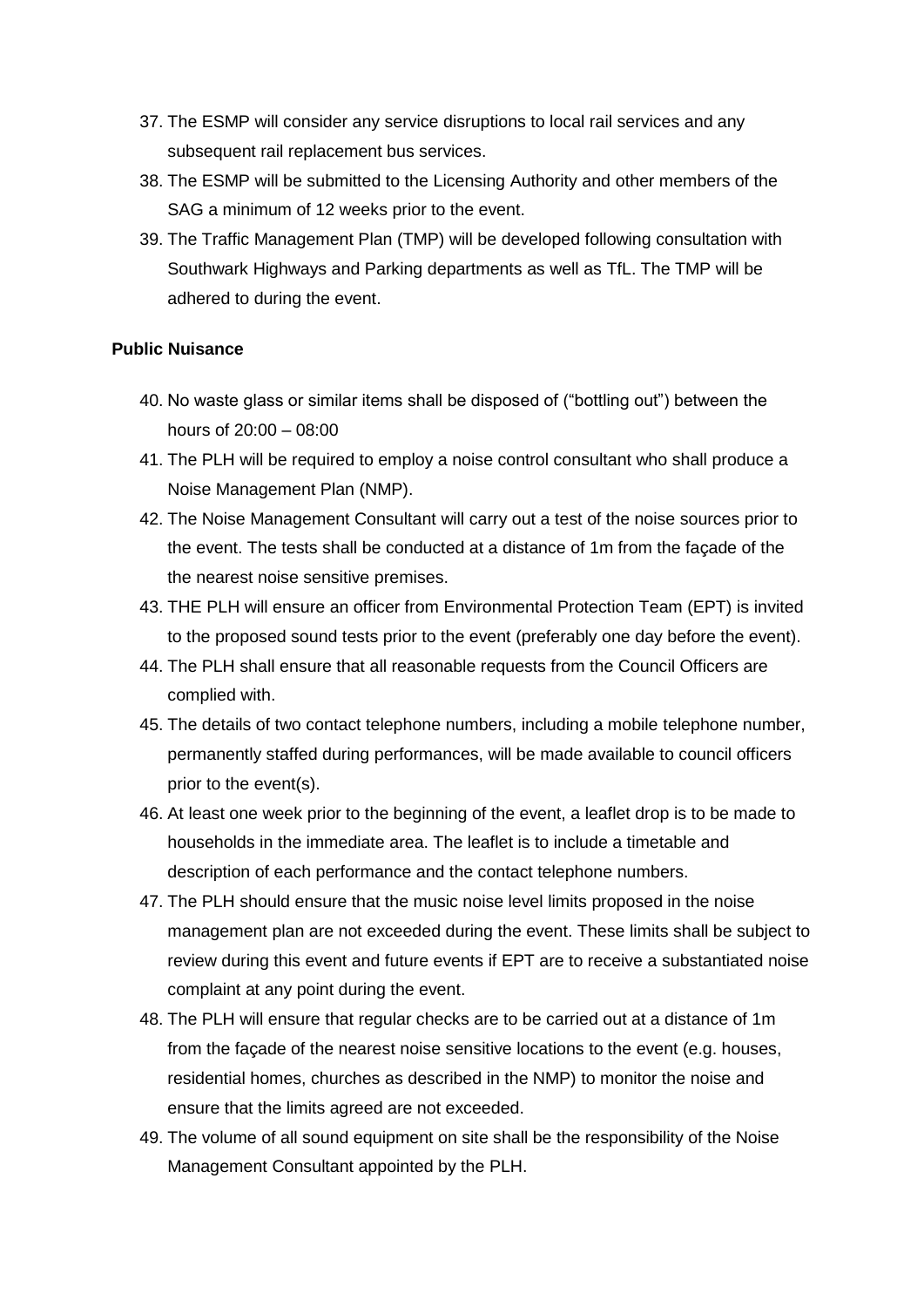- 50. No additional sound equipment (other than that described in the ESMP/NMP) shall be used on site without the prior agreement of the council's EPT and the appointed Noise Management Consultant.
- 51. The appointed Noise Management Consultant shall continually monitor noise levels at the sound mixer position and instruct the sound engineer accordingly to ensure that the above noise limits are not exceeded. The Council shall have access to the results of the noise monitoring at any time.
- 52. The PLH shall have in place an arrangement (contract) with a reputable Waste Management Company to manage the event site and externally affected areas for the duration of the event and a post event clean up.

#### **Protection of Children from harm**

- 53. 18+ Events':
	- a. The event will be a ticketed, 18+ music festival.
	- b. No person under the age of 18 will be permitted to enter the event site.
	- c. The event will be advertised as operating a 'No ID, No Entry' Policy.
	- d. A Challenge 25 policy will be in force at all festival bars.
	- e. A Child Welfare and Vulnerable Person procedure will be in place and will be detailed in the ESMP. This will outline action to be taken in the event that under 18's attempt to gain entry to the event or are discovered within the event perimeter.
- 54. 'Family Friendly Events':
	- a. Parents/Carers will be responsible for their children whilst on site and will be advised that they should supervise their children at all time.
	- b. Any child or young person under the age of 18 must be accompanied by an adult (over the age of 21).
	- c. Each adult will be allowed to be responsible for a maximum of 3 children or young people (u18).
	- d. Wristbands will be provided on entry to all children to allow parents/carers to write their phone number on the inside of the wristband.
	- e. A dedicated Lost Children point will be set up and staffed by DBS checked staff (minimum of 2 on duty).
- 55. A Challenge 25 policy will be in force at all festival bars.
- 56. A Child Welfare and Vulnerable Person procedure will be in place and will be detailed in the ESMP.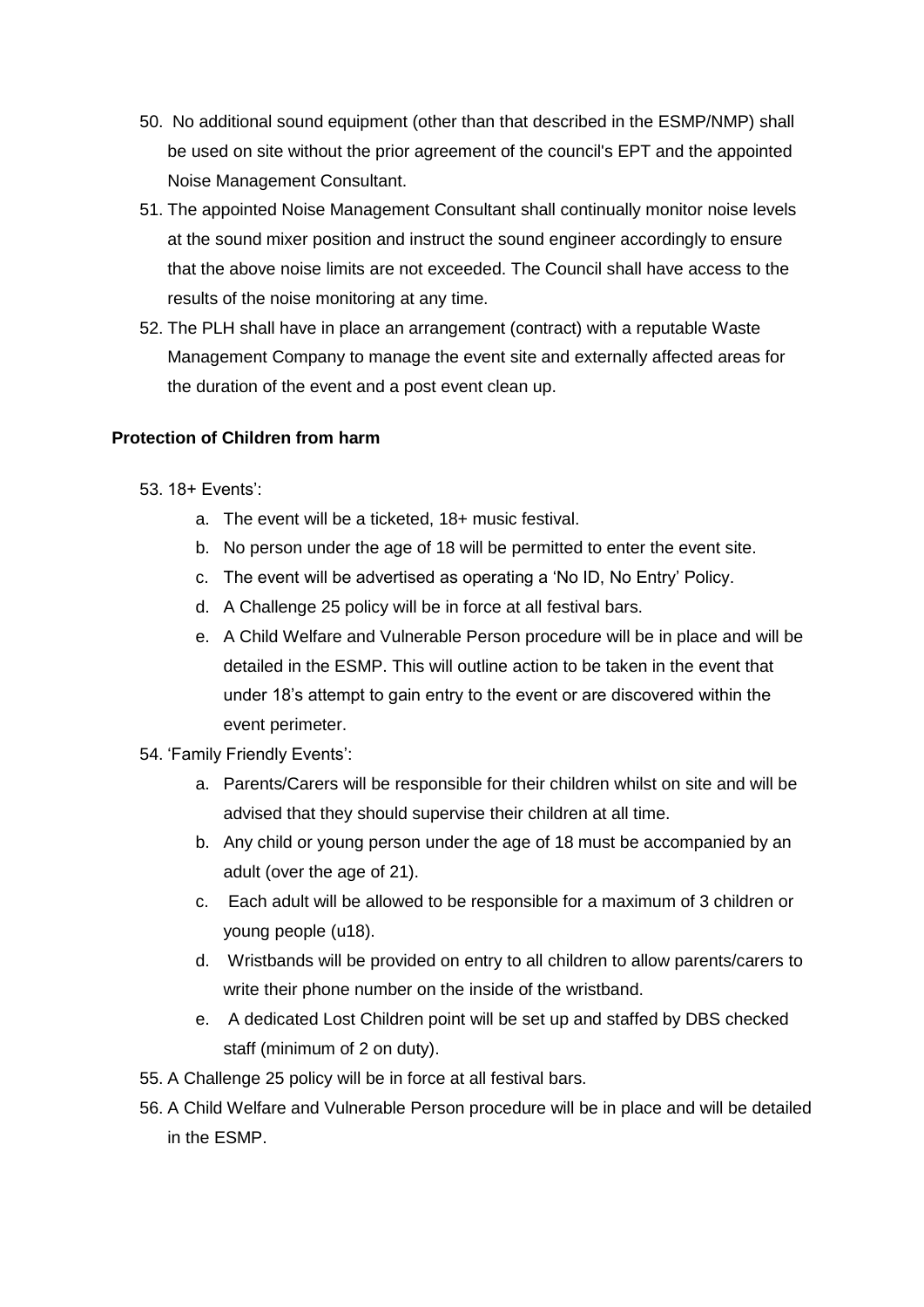**From: Sent:** 07 April 2022 12:27 **To:** Lynch Mark A - AS-CU [<mark.A.Lynch@met.police.uk>](mailto:mark.A.Lynch@met.police.uk); McArthur, Wesley [<Wesley.McArthur@southwark.gov.uk>](mailto:Wesley.McArthur@southwark.gov.uk) **Cc: Subject:** Gala, Peckham Rye - Updated Conditions **Importance:** High

Dear Mark,

I am very grateful for the time you have afforded me to discuss my client's premises licence application.

In order to deal with the amendments referred to below I attach;

- 1. A copy of the current offered conditions submitted when the application was made
- 2. A copy of the updated proposed licensing conditions which we have now prepared removing all reference to additional days for licensable activities. We have also removed condition 7 which you have requested.

As discussed, I am pleased to confirm that we wish to make the following amendments to our application, and you will see I have copied in Wesley McArthur, Licensing Officer who is dealing with this application.

Please accept this email as confirmation that my clients wish to amend the application as follows:

- 1. The premises licence application if for a period of 3 days only
- 2. The hours of the application are amended as follows:
	- a. Opening 11:00 22:30 Monday and Sunday, 11:00 23:00 Friday and **Saturday**
	- b. Licensable activities including the sale of alcohol 11:00 22:00 Monday and Sunday, 11:00 – 22:30 Friday and Saturday
- 3. The removal of condition 7 on the current offered conditions which reads *"7. Operational Hours – The PLH, where agreed in advance with the Licensing Authority, Police and Environment Protection Team, will have the ability to extend the terminal hour of regulated entertainment by an additional 15 minutes to assist with a safe and controlled egress of attendees. This extension will only be used by the PLH in exceptional circumstances following risk assessment."*
- 4. The addition of conditions 1, 2, and 3 which mean that only one premises licence can operate at any one time in one calendar year. This is also in line with a request by Jayne Tear.
- 5. We are now applying for a capacity of 9,999 only
- 6. Please see condition 18 of the Updated Proposed Licensing Operating Schedule Conditions which confirms the following " the event will be run in accordance with the ESMP submitted".
- 7. That the updated licensing conditions attached to this email will now form part of the premises licence in place of the previous offered conditions as the new set of conditions deal with your concerns as we have discussed.